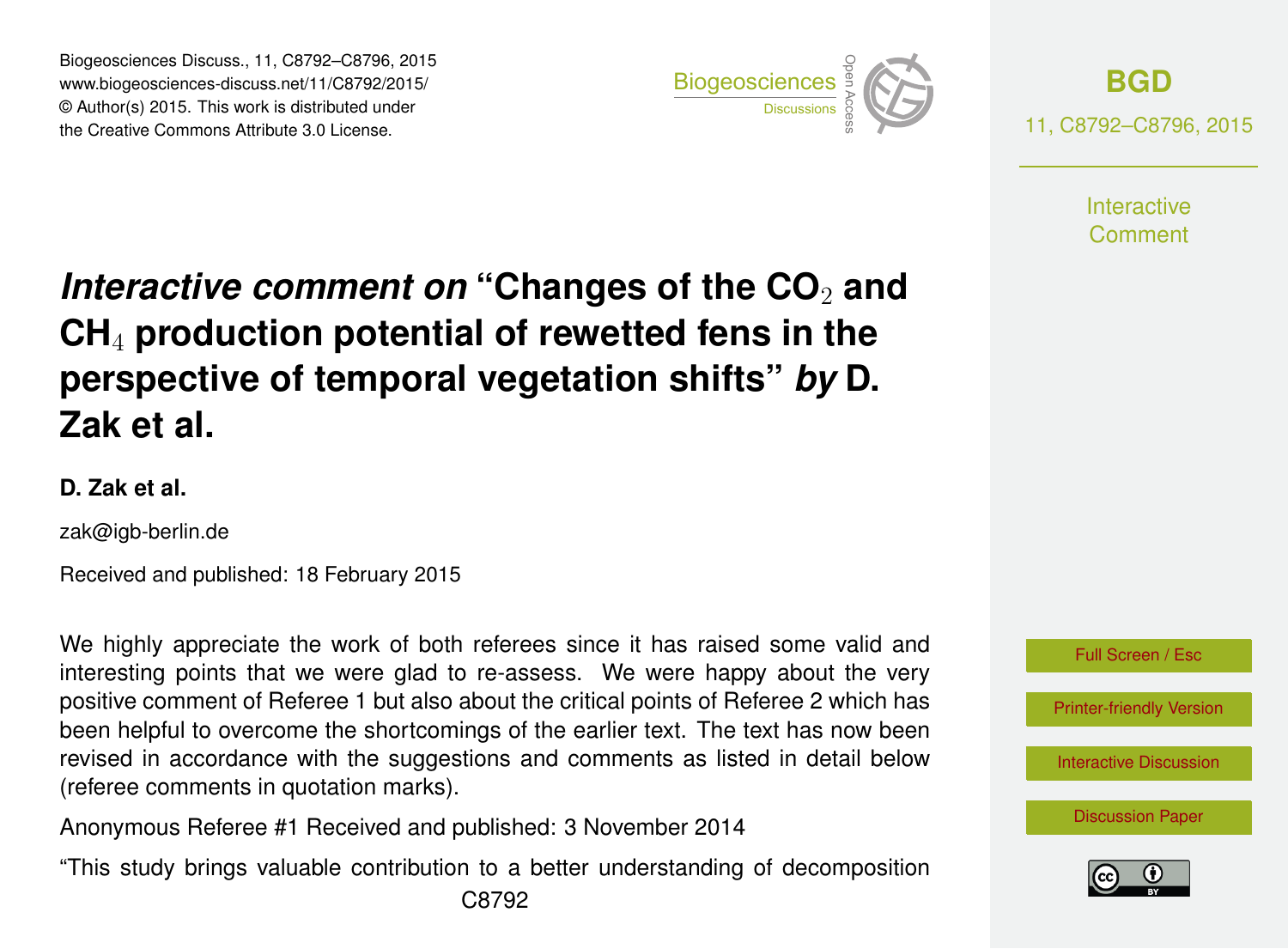and nutrient fluxes processes after rewetting of fens. The results of this study can be applied in restoration planning and in post-restoration management in this type of ecosystem to influence final GHG emissions and leaching of nutrients. I especially appreciate very precise design of the whole experiment, when all potential effects of mesocosm incubation on final results were considered and discussed. The results are well discussed and compared with other studies. Implication for peatland restoration are also well described and discussed and conversion of results from mesocosm experiment to real scale is very important and useful. The conclusion are well justified by the data and nicely extend existing information"

We gratefully acknowledge this positive comment. We are very happy that the referee values the effort we have done with the experiment and to converse the results from the mesocosms to the real scale with great care. Indeed there have been some critical points detected by the Referee 2 which were very helpful to make some further improvements.

Anonymous Referee #2 Received and published: 14 January 2015

"This paper compares potential GHG emissions from litter from five macrophyte species. The experiment is fairly simple and mostly well described, and provides some useful in vitro data. However, because of the small scale and in vitro nature, there are limits to how the results can be extrapolated to the real world, and this need to be made clearer."

We gratefully acknowledge this comment since it was our main concern during data evaluation to highlight the possible ecosystem implications as well as, to the same extent, the limitations of our results and to avoid the reader from over-interpreting our results. The referee noted the simplicity of our experiment, what we agree on. This simple approach allows (with limitations) the disentangling of the pure litter quality effect on methane emissions, but inherently bears the disadvantage that the tranfer of the results to a complex ecosystems is limited. In accordance with the referee this has

## **[BGD](http://www.biogeosciences-discuss.net)**

11, C8792–C8796, 2015

Interactive Comment



[Printer-friendly Version](http://www.biogeosciences-discuss.net/11/C8792/2015/bgd-11-C8792-2015-print.pdf)

[Interactive Discussion](http://www.biogeosciences-discuss.net/11/14453/2014/bgd-11-14453-2014-discussion.html)

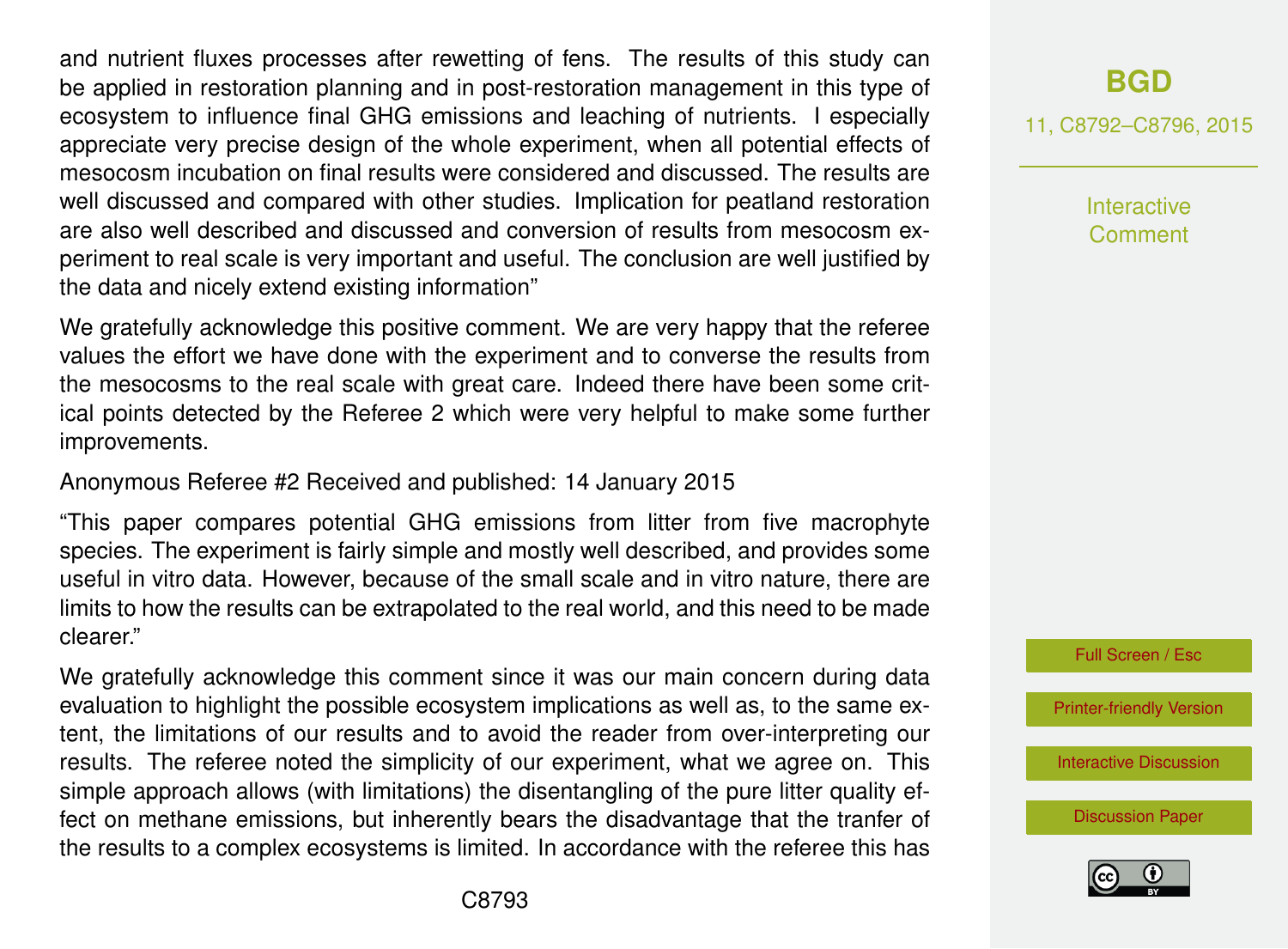to become clearer in the manuscript. Therefore we did a very critical re-assessment of the whole manuscript to ensure that the extrapolation of our experimental results is done in a reasonable way now (see also below). We liked the statement of the last part of the comment very much and used this phrases in a slightly modified form as a kind of a directive at the beginning of the second part of the discussion: ""Due to the small scale and in vitro nature of the incubation experiment, there are limits on extrapolating results to the "real world".

"Section 4.2 Implications for peatland restoration - Much of this section is speculation, and should be cut down considerably. It is completely unclear how the authors jump to estimations of annual net GHG exchange on an area basis. Literature values of annual biomass production are not very pertinent; it is the net balance of photosynthesis and ecosystem respiration that matters, plus the net methane emission. This should either be cut, or made explicitly clear how the estimations were done."

This section was revised carefully. The parts related to GHG exchange were deleted. At the moment we solely focus on methane emission. Since we not measured all factors controlling in-situ methane emissions apart from the "substrate quality" we just summarized those factors instead of discussing them in detail. We still use the lab data to make an assessment of the annual methane production potential by using biomass data obtained from the sites under investigation. We believe that such an approach is reasonable to emphasize the importance of the decomposition of fresh shoot biomass from different wetland plants of the sites under investigation. In overall this part of the discussion is shortened by about half a page, the speculative statements were removed.

"Section 5 Conclusions - again, much of this is not deducible from the study described here. This should be restricted to what can be concluded from this study. Speculative extrapolation should be kept to the Discussion."

We agree some of the conclusions were not deducible from the study. Accordingly we

## **[BGD](http://www.biogeosciences-discuss.net)**

11, C8792–C8796, 2015

**Interactive** Comment



[Printer-friendly Version](http://www.biogeosciences-discuss.net/11/C8792/2015/bgd-11-C8792-2015-print.pdf)

[Interactive Discussion](http://www.biogeosciences-discuss.net/11/14453/2014/bgd-11-14453-2014-discussion.html)

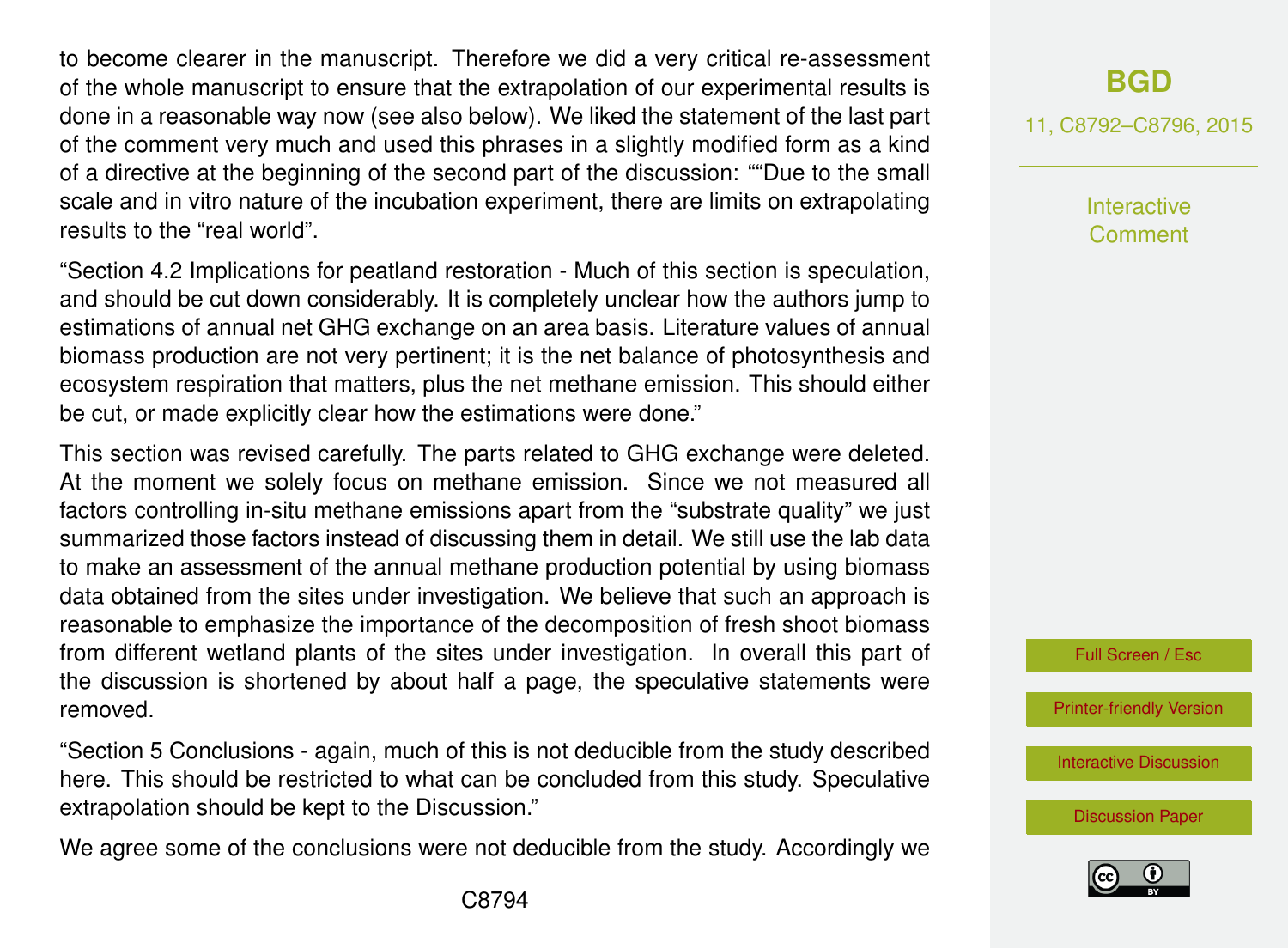revised the conclusions and believe that no speculations are left. However, we did not move those deleted aspects in the discussion in order to avoid including any further speculations to the manuscript.

"Statistical analysis - I don't see the value of null-hypothesis testing here - the null hypothesis is not worth testing, and the sample size of  $n = 3$  makes it somewhat futile. Showing confidence intervals on results would suffice. There is scope to look at statistical modelling of the GHG emissions in relation to litter composition and species, e.g. does including species in the model help explain variation in CH4 emission? This is far more relevant than presenting p-values of differences between species. Table 5 shows results of some regression analysis, but there is scope for more here, and this would improve the paper, ideally at the expense of some of the speculation in the Discussion."

The reviewer has likewise made a good point here. Therefore instead of using hypothesis testing, we have provided confidence intervals for the results in Tables 2, 3, and 4. We have removed the significance tests from the text. The confidence intervals in Table 4 are based on the sample means of the daily measurements of gas emission rates to avoid pseudoreplication. We also agree with the reviewer that more statistical modelling of GHG emissions would be desirable, however this was not possible because (as described in the methods) the nutrient measurements were derived from pooled samples. Therefore it is not possible to do more than assess the correlation between species mean GHG emission rates and species mean nutrient content. This is what we show in Table 5 in connection with boxplots to illustrate species differences.

"There are a few more points that need clarification: GHG emissions are expressed as (for example) mg CO2-C per g C. However, how the denominator is calculated is ambiguous: is this based on the initial mass, the final mass or interpolated between these?"

It is clarified (based on the initial mass) both in the text but also in the tables and figures.

"C. demersum seems to quite distinctly different from the other species stoichiomet-

11, C8792–C8796, 2015

Interactive Comment

Full Screen / Esc

[Printer-friendly Version](http://www.biogeosciences-discuss.net/11/C8792/2015/bgd-11-C8792-2015-print.pdf)

[Interactive Discussion](http://www.biogeosciences-discuss.net/11/14453/2014/bgd-11-14453-2014-discussion.html)